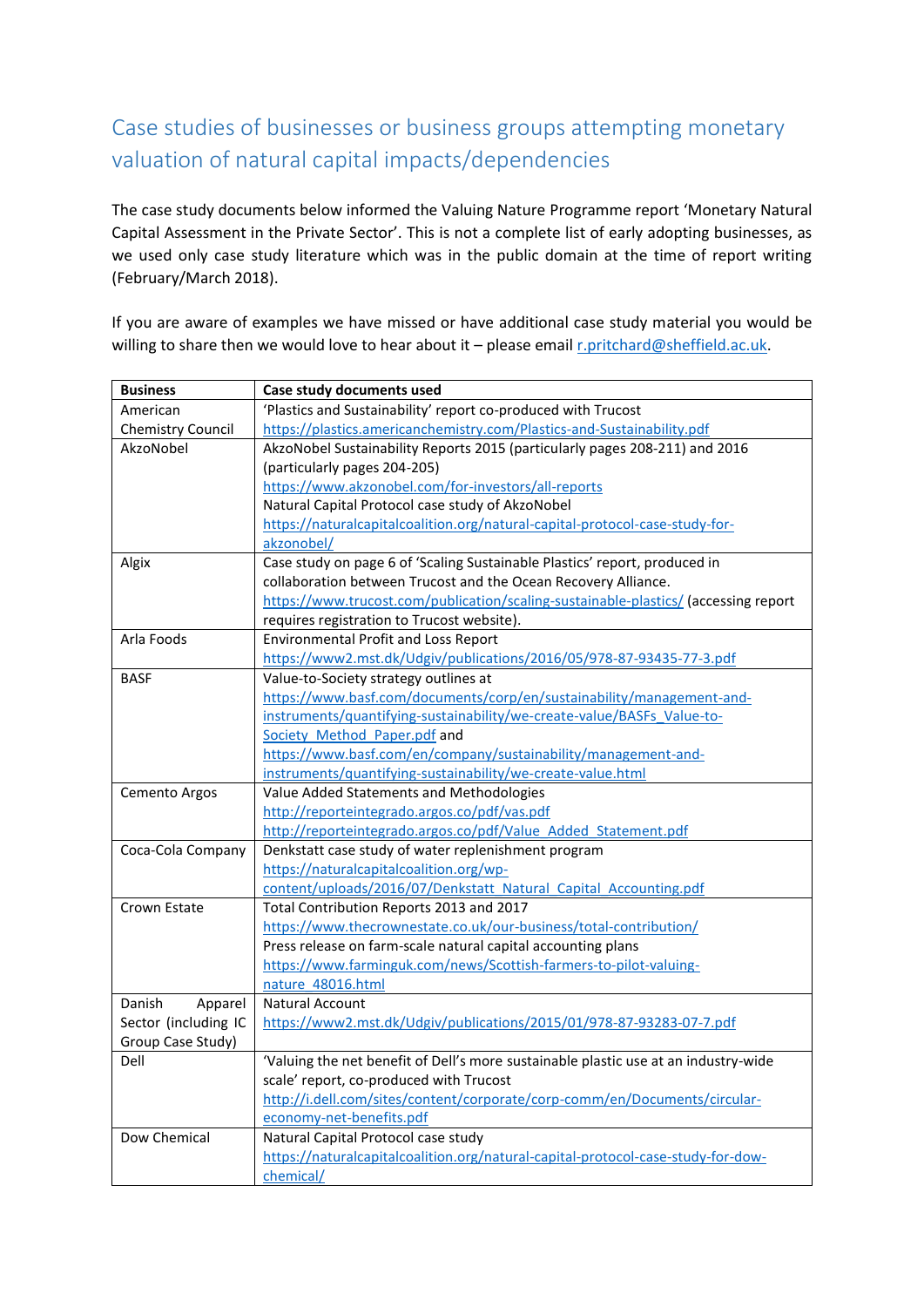| <b>DSM</b>                  | Product case study on page 70 of Integrated Report for 2015                                                                      |
|-----------------------------|----------------------------------------------------------------------------------------------------------------------------------|
|                             | https://annualreport.dsm.com/content/dam/annualreport/ar2015/en US/document                                                      |
|                             | s/DSM-Annual-Report-2015.pdf                                                                                                     |
| Dutch Railways              | KPMG True Value case study                                                                                                       |
|                             | https://home.kpmg.com/content/dam/kpmg/pdf/2015/06/ns-dutch-railways.pdf                                                         |
| Eosta                       | <b>True Cost Accounting</b>                                                                                                      |
|                             | https://www.natureandmore.com/files/documenten/tca-fff-report.pdf                                                                |
| Firmenich                   | Environmental and Social impact valuation study on page 23 of Sustainability report                                              |
|                             | 2015                                                                                                                             |
|                             | http://www.firmenich.com/uploads/files/Firmenich-sustainability_report_2015.pdf                                                  |
| Hammerson                   | 'Designing for natural capital', coproduced with Trucost and Robert McAlpine                                                     |
|                             | http://www.sir-robert-mcalpine.com/files/news/latest/2016-09-                                                                    |
|                             | 16 SRM Hammerson-Built-design FINAL v2.pdf                                                                                       |
| <b>Hugo Boss</b>            | Environmental Impact Valuation as a base for a Sustainable Fashion Strategy                                                      |
|                             | https://naturalcapitalcoalition.org/wp-                                                                                          |
|                             | content/uploads/2017/07/2nd White Paper EIV.pdf                                                                                  |
| <b>Interface Global</b>     | Product Optimisation case study co-produced with Trucost - pdf no longer available<br>online                                     |
| <b>International Paper</b>  | World Business Council for Sustainable Development case study                                                                    |
|                             | https://www.wbcsd.org/Clusters/Natural-Capital-and-Ecosystems/Business-                                                          |
|                             | Examples/International-Paper-Attaching-a-value-to-water                                                                          |
| Jaguar Land Rover           | Natural Capital Protocol Case Study                                                                                              |
|                             | https://naturalcapitalcoalition.org/natural-capital-protocol-case-study-for-jaguar-                                              |
|                             | land-rover/                                                                                                                      |
| (including<br>Kering        | Kering Environmental Profit and Loss reports 2013 and 2016                                                                       |
| study<br>of<br>case         | http://www.kering.com/sites/default/files/kering group 2016 epl results.pdf and                                                  |
| PUMA)                       | http://www.kering.com/sites/default/files/document/kering epl methodology and                                                    |
|                             | 2013 group results 0.pdf                                                                                                         |
|                             |                                                                                                                                  |
|                             | PUMA Environmental Profit and Loss 2011                                                                                          |
|                             |                                                                                                                                  |
| Lafarge<br>Holcim           | https://glasaaward.org/wp-content/uploads/2014/01/EPL080212final.pdf<br>Lafarge Holcim Integrated Profit and Loss statement 2016 |
| (including<br>case          | https://www.lafargeholcim.com/sites/lafargeholcim.com/files/atoms/files/integrate                                                |
| study of<br>Lafarge         | d-profit-loss-statement 2016.pdf                                                                                                 |
| Tarmac)                     | Lafarge Tarmac case study on page 51 of the 'Developing Corporate Natural Capital                                                |
|                             | Accounts' report produced for the Natural Capital Committee in the UK                                                            |
|                             | https://assets.publishing.service.gov.uk/government/uploads/system/uploads/attac                                                 |
|                             | hment_data/file/516968/ncc-research-cnca-final-report.pdf                                                                        |
|                             | World Business Council for Sustainable Development case study of Lafarge Tarmac                                                  |
|                             | https://www.wbcsd.org/Clusters/Natural-Capital-and-Ecosystems/Business-                                                          |
|                             | Examples/Tarmac-CRH-company-understanding-how-natural-capital-tools-can-help-                                                    |
|                             | enhance-quarry-restoration-efforts                                                                                               |
| Monsanto                    | Case study featured in TEEB for Brazil report                                                                                    |
|                             | http://doc.teebweb.org/wp-content/uploads/2014/04/TEBB for-business-Brazil.pdf                                                   |
| Natura                      | Case study featured in TEEB for Brazil report                                                                                    |
|                             | http://doc.teebweb.org/wp-content/uploads/2014/04/TEBB for-business-Brazil.pdf                                                   |
|                             | Natural Capital Protocol case study                                                                                              |
|                             | https://naturalcapitalcoalition.org/natural-capital-protocol-case-study-for-natura/                                              |
| (including<br><b>Nestle</b> | 'Towards new metrics and methods' report co-produced with Quantis and Groupe                                                     |
| study<br>case<br>οf         | Ageco                                                                                                                            |
| Nespresso)                  | http://www.valuingnature.ch/resources/galeries/20/MeasuringValue Public March                                                    |
|                             | 2015c.pdf                                                                                                                        |
|                             | IFC and Natural Capital Coalition Nespresso case study                                                                           |
|                             | http://naturalcapitalcoalition.org/wp-                                                                                           |
|                             | content/uploads/2017/08/Nespresso Case Study FINAL-20170721.pdf                                                                  |
| Novartis                    | Financial, environmental and social impact valuation on page 14 of Corporate<br>Responsibility Report 2017                       |